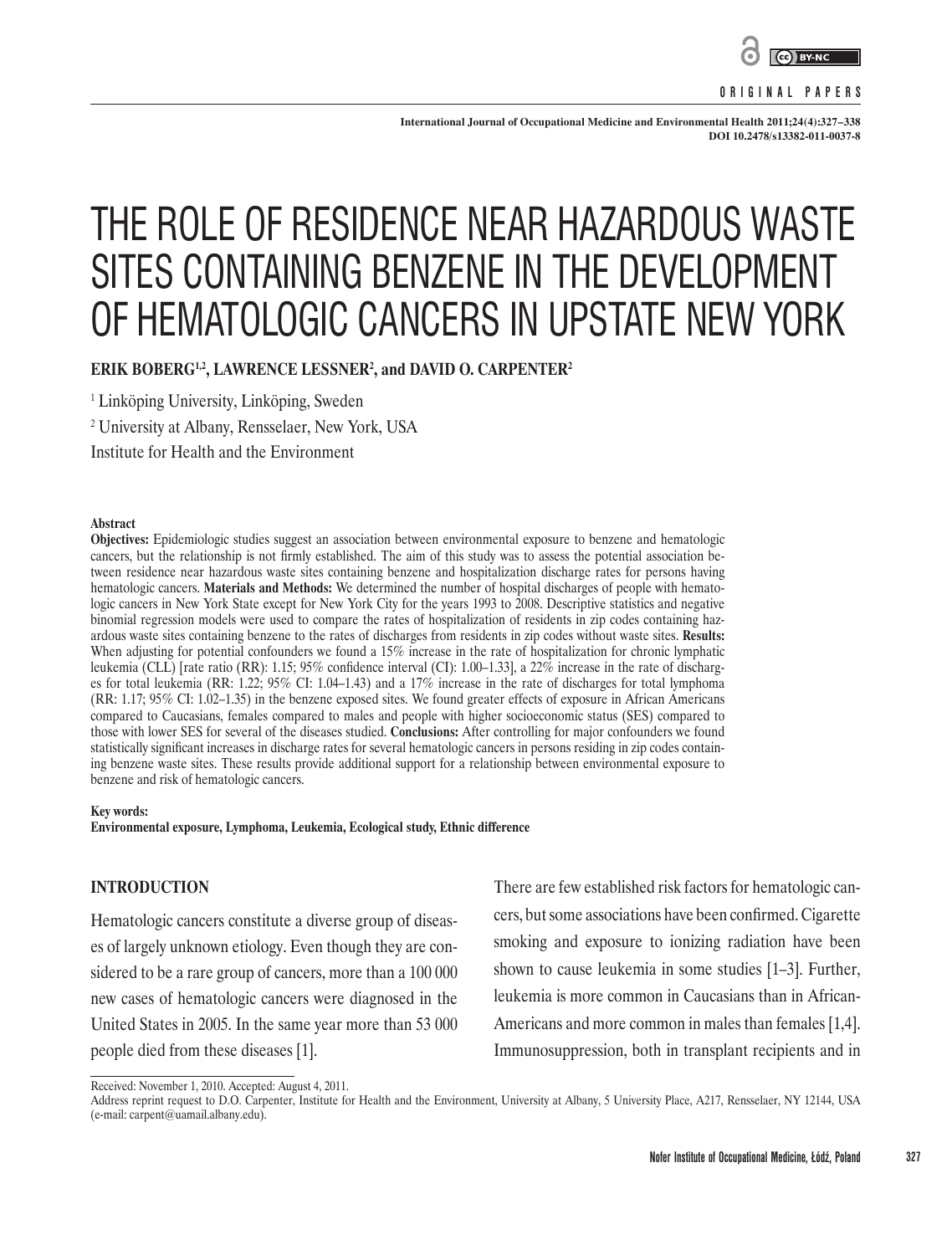people with AIDS has been shown to increase the risk of non-Hodgkin's lymphoma (NHL) [5]. NHL is also more common in Caucasians than in African-Americans and more common in males than in females [4]. Based on epidemiologic findings, Hodgkin's Disease (HD) can be divided into three different diseases: childhood (0–14), young adult (15–34) and older adult ( $>$  55) HD [6]. A relationship between Epstein-Barr virus (EBV) infection and the risk of HD has been established, but the underlying mechanisms are unknown. Poliomyelitis and tuberculosis infections have been linked to young adult HD [6]. Older adult HD is more common in males than in females, but there is no difference in the younger age groups [4]. Except for HD and acute lymphatic leukemia (ALL), the incidence of all hematopoietic cancers increases with age [4].

Based on sufficient evidence of carcinogenicity in humans, benzene is rated as a known human carcinogen [7]. There is a well established relationship between occupational exposure to benzene and increased risk of hematological cancers, especially acute myelogenous leukemia [8–9]. A relationship for multiple myeloma and NHL has also been suggested by several studies [8,10–11]. A positive exposure-response relationship has also been established between benzene exposure and the odds ratio of developing leukemia [9].

Because of its wide use, benzene is among the top 20 most produced chemicals in the US. It is used in the production of other chemicals (for example styrene, cumene and cyclohexane) and in the development of some rubbers, dyes, detergents and pesticides [12]. In 2007, almost 4 million kilograms of benzene were released from industrial sources into the environment in the US. Most of that benzene was released into the atmosphere [13]. Benzene can also reach the soil and ground water near industrial waste sites and industries that use or make the chemical [13]. It is highly mobile in soil and readily leaches from soil into ground water [12]. Benzene is a highly volatile compound and consequently tends to vaporize from contaminated water into the atmosphere [14]. Large amounts of benzene are also released into the atmosphere from automobile exhaust, which accounts for up to 85% of the total atmospheric amount [15]. Benzene in air is degraded within a few days due to reaction with hydroxyl radicals [12]. Despite the large amounts in the atmosphere, the most important source of human exposure to benzene is cigarette smoke. Cigarette smoking is responsible for about half of the total benzene exposure, compared to the contribution from the industry which is 3% [12]. Cigarette smoking does not only expose the smoker to benzene, the level of benzene in the indoor air is 50% higher in a home where at least one smoker lives, compared to a home without smokers [16]. For non-smokers, outdoor air remains the most important contribution to benzene exposure [15].

Due to the large emissions from industry and transportation, and due to the exposure from cigarette smoking, benzene is ubiquitous in the atmosphere and can be measured in the blood of non-occupationally exposed people [17]. Benzene can readily enter the body via oral, dermal and inhalation routes. Because it has slight water solubility, high lipid solubility and is non-polar, benzene is expected to enter the blood stream through passive diffusion from the gut, skin and lungs. Benzene is also expected to bind to plasma proteins [12].

Benzene is quickly metabolized by the enzyme, cytochrome P450 2E1 (CYP2E1) in the liver and the metabolites appear to be responsible for its toxicity [12]. The reactive metabolites of benzene may act directly on DNA and other macromolecules in bone marrow cells, and thus promote cellular damage and DNA mutations [12]. A study on occupationally exposed workers with a phenotype corresponding to rapid CYP2E1 metabolism showed that they are more susceptible to benzene poisoning than wild type controls [18]. The enzyme NADPH quinone oxidoreductase (NQ01) is thought to play an important role in the removal of the active metabolites of benzene. Several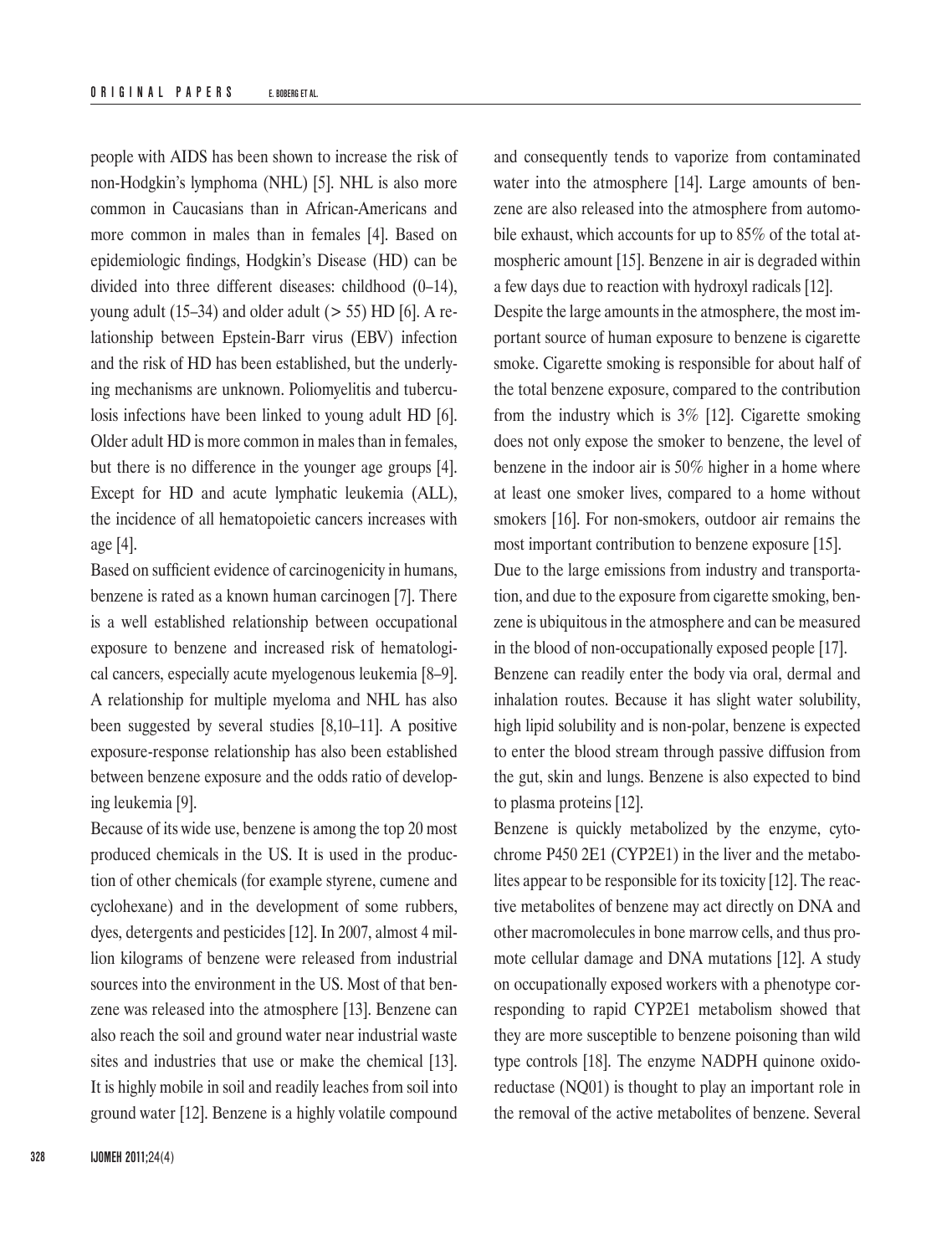studies have shown that a polymorphism that reduces the activity of NQ01 also increases the risk of benzene poisoning [18–20].

This study examines the possible role of environmental exposure to benzene coming from hazardous waste sites on the rates of hospitalization for hematologic cancers. Our hypothesis is that the presence of environmental concentrations of benzene promotes leukemia and lymphoma in the population. The specific aim is to assess the potential association between residence near hazardous waste sites containing benzene and hospitalization rates for persons with different types of lymphatic and hematopoietic cancers among residents of New York.

# **MATERIALS AND METHODS**

We conducted an ecological study, where the unit of study was a subpopulation of a zip code, defined by race, gender and age. For each subpopulation we included the median household income for the zip code and the percentage of the zip code population that lives in an urbanized area.

#### **Study population**

We used the New York Statewide Planning and Research Cooperative System (SPARCS) to obtain data on lymphatic and hematopoietic diseases between the years 1993 and 2008. Every hospital regulated by and located in New York State is required to report all diagnoses (up to a total of 15 diagnoses) for each inpatient, upon discharge, to the NYS department of health. To classify the diagnoses the International Classification of Disease, 9th revision (ICD-9) was used [21]. We identified all of the hospitalizations that included any of the ICD-9 codes for hematologic cancers (ICD-9 codes 200, 201, 202, 203, 204, 205, 206, 207, 208 and 238.6). We further divided these into more specific diseases including: leukemia (204, 205, 206, 207, 208 and 202.4), lymphoma (200, 201 and 202 except for 202.4) and multiple myeloma (MM, 203 and 238.6). Leukemias were further subdivided into ALL (204.0 and 204.2), CLL (204.1), acute myeloid leukemia (AML, 205.0 and 205.2) and chronic myeloid leukemia (CML, 205.1). The lymphomas were subdivided into HD (201) and NHL (200 and 202).

The SPARCS data that we used provides the diagnoses upon discharge of all in-patients from 212 hospitals in New York other than New York City. In addition to the diagnoses, the accessible data include the patient's race, gender, age and current zip code of residence. It does not identify individuals with multiple hospitalizations or patients in federally regulated hospitals (nine Veteran's Administration hospitals in New York other than New York City), nor does it include out-of-state health care treatment received by New York residents. However, these exclusions represent a very small number in relation to the total of approximately two and a half million hospitalizations per year. The dataset lists only current, not previous, residences. We examined only two racial groups (Caucasian and African American) to reduce variability. To adjust for age differences we split the population into six age groups (ages 1–14, 15–19, 20–39, 40–59, 60–79, and 80 years and older, respectively). Since ALL almost exclusively occurs in young people, we restricted the analysis of that disease to the first two age groups. All the other diseases except for HD were examined in the four oldest age groups. HD was examined in only the three oldest age groups. HD has a bimodal incidence pattern with peak incidences in early adulthood and in older people (Glaser and Jarret 1996; NCI 2009). We restricted the analysis to the peak in incidence in older people so that only one of the three diseases that constitute HD (Grufferman and Delzell 1984) would be studied. In addition, there is evidence for an infectious etiology of HD in younger age groups [22].

There are other important covariates believed to be confounders for assessing health care that are not included in the SPARCS dataset. We obtained the median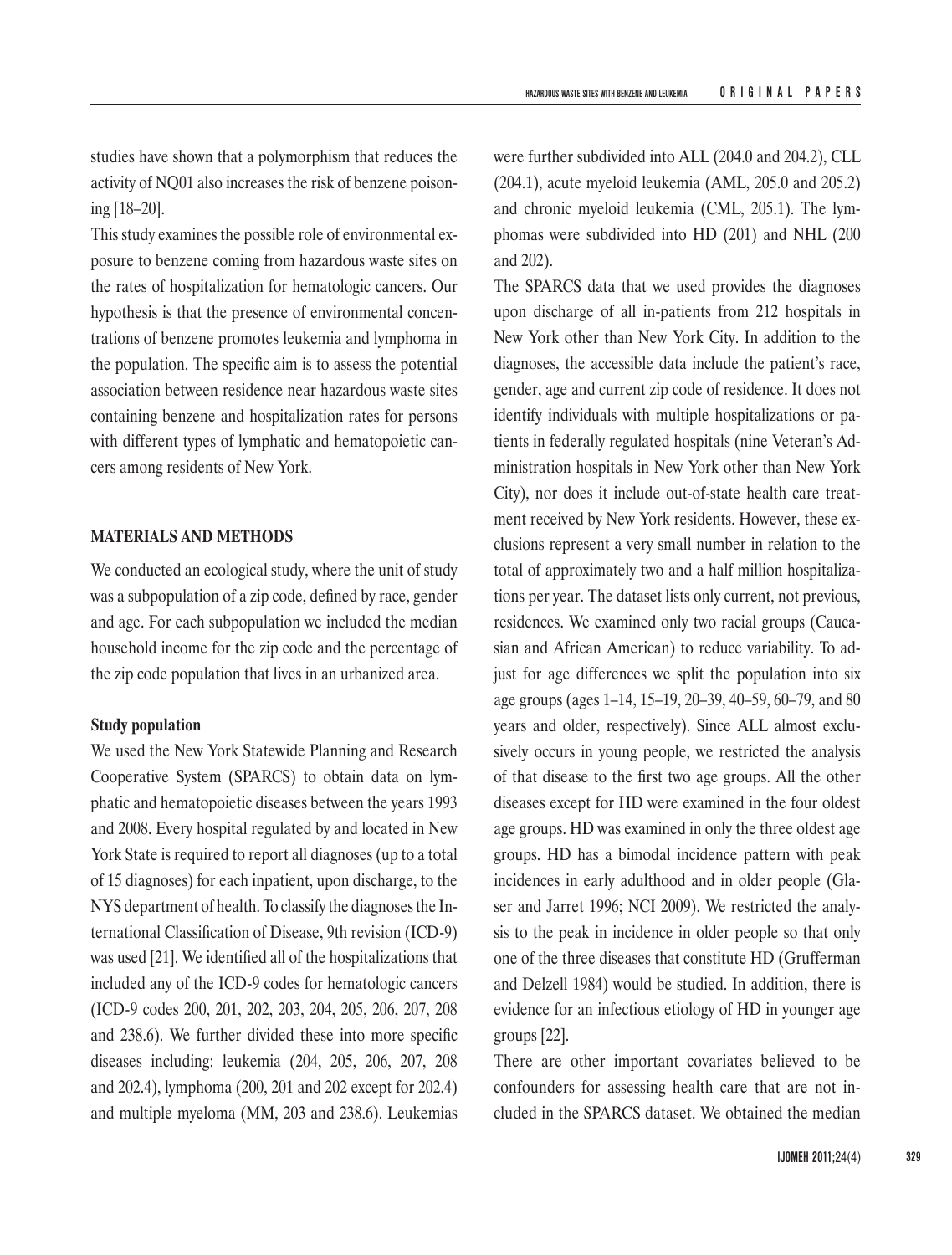household income (MHI) by zip code and year in all zip codes in all New York except for New York City from Claritas, Inc. MHI was used to adjust for socioeconomic status (SES). The study was restricted to the two middle quartiles (second and third quartile) of MHI because previous studies have shown that extremes of SES, as measured by MHI, have different health service access behaviors [23–24]. We further divided the remaining population into three equal percentile groups (group 1: 25th–41st percentile; group 2: 42nd–58th percentile; group 3: 59th–74th percentile). There are several reasons to control for the urbanicity of a population. People living in more urbanized areas are expected to be exposed to higher levels of motor vehicle exhaust and higher motor vehicle density. Motor vehicle exhaust is an important source of environmental benzene [15], and greater motor vehicle density has been shown to correlate with some types of leukemia [25]. People that live in urbanized areas may also access medicine in different patterns compared to those that live in rural areas. The US Census Bureau lists the number of people in each zip code that live in an urbanized area, defined as an area with a population density greater than 1000 people per square mile [26]. We used Census data from 2000 to divide the population into four groups. Group one contains the zip codes where none of the population lives in an urbanized area (635 zip codes), group two contains the zip codes where more than 0, up to 49% of the population lives in an urbanized area (144 zip codes), group three contains the zip codes where more than 49% and less than 100% of the population lives in an urbanized area (327 zip codes) and group four contains the zip codes where the entire population is living in an urbanized area (269 zip codes).

We obtained the number of people living in each zip code by race, gender and age for each year between 1993 and 2008 from Claritas, Inc (San Diego, CA). Since the United States Postal Service regularly changes zip codes, we collected the total population and the number of discharges within each subpopulation for each year separately and added them together to create the person time variable, which then allowed determination of the hospitalization rates in the final data set. Table 1 provides a summary of the characteristics of the studied population.

**Table 1.** Characteristics for the study population

| Characteristic     | Total discharges<br>$(\%)$ | Total person-years <sup>a</sup><br>$(\%)$ |
|--------------------|----------------------------|-------------------------------------------|
| Exposure           |                            |                                           |
| benzene            | 7 977 (17.5)               | 4 740 530 (15.9)                          |
| unexposed          | 37 553 (82.5)              | 25 145 104 (84.1)                         |
| Age [years]        |                            |                                           |
| $1 - 14$           | 2902(6.4)                  | 5 968 670 (20.0)                          |
| $15 - 19$          | 963(2.1)                   | 2 160 295 (7.2)                           |
| $20 - 39$          | 3404(7.5)                  | 8 156 125 (27.3)                          |
| $40 - 59$          | 9531(20.9)                 | 7 982 094 (26.7)                          |
| $60 - 79$          | 20 146 (44.2)              | 4 446 498 (14.9)                          |
| $80 +$             | 8 5 8 4 (18.9)             | 1 171 952 (3.9)                           |
| Gender             |                            |                                           |
| male               | 24 886 (54.7)              | 14 749 887 (49.4)                         |
| female             | 20 644 (45.3)              | 15 135 747 (50.6)                         |
| Race               |                            |                                           |
| African American   | 1667(3.7)                  | 1 547 611 (5.2)                           |
| Caucasian          | 43 863 (96.3)              | 28 338 023 (94.8)                         |
| Income group       |                            |                                           |
| 1                  | 12299(27.0)                | 8 391 279 (28.1)                          |
| $\overline{2}$     | 14 427 (31.7)              | 9 401 635 (31.5)                          |
| 3                  | 18 804 (41.3)              | 12 092 720 (40.5)                         |
| <b>Urban Group</b> |                            |                                           |
| 1                  | 13 601 (29.9)              | 9 455 635 (31.6)                          |
| $\overline{2}$     | 5 146 (11.3)               | 3 429 366 (11.5)                          |
| $\overline{3}$     | 16 976 (37.3)              | 11 049 083 (37.0)                         |
| $\overline{4}$     | 9807(21.5)                 | 5 951 550 (19.9)                          |
| Total              | 45 530 (100.0)             | 29 885 634 (100.0)                        |

<sup>a</sup> Sum of the population by ZIP code, 1993–2008.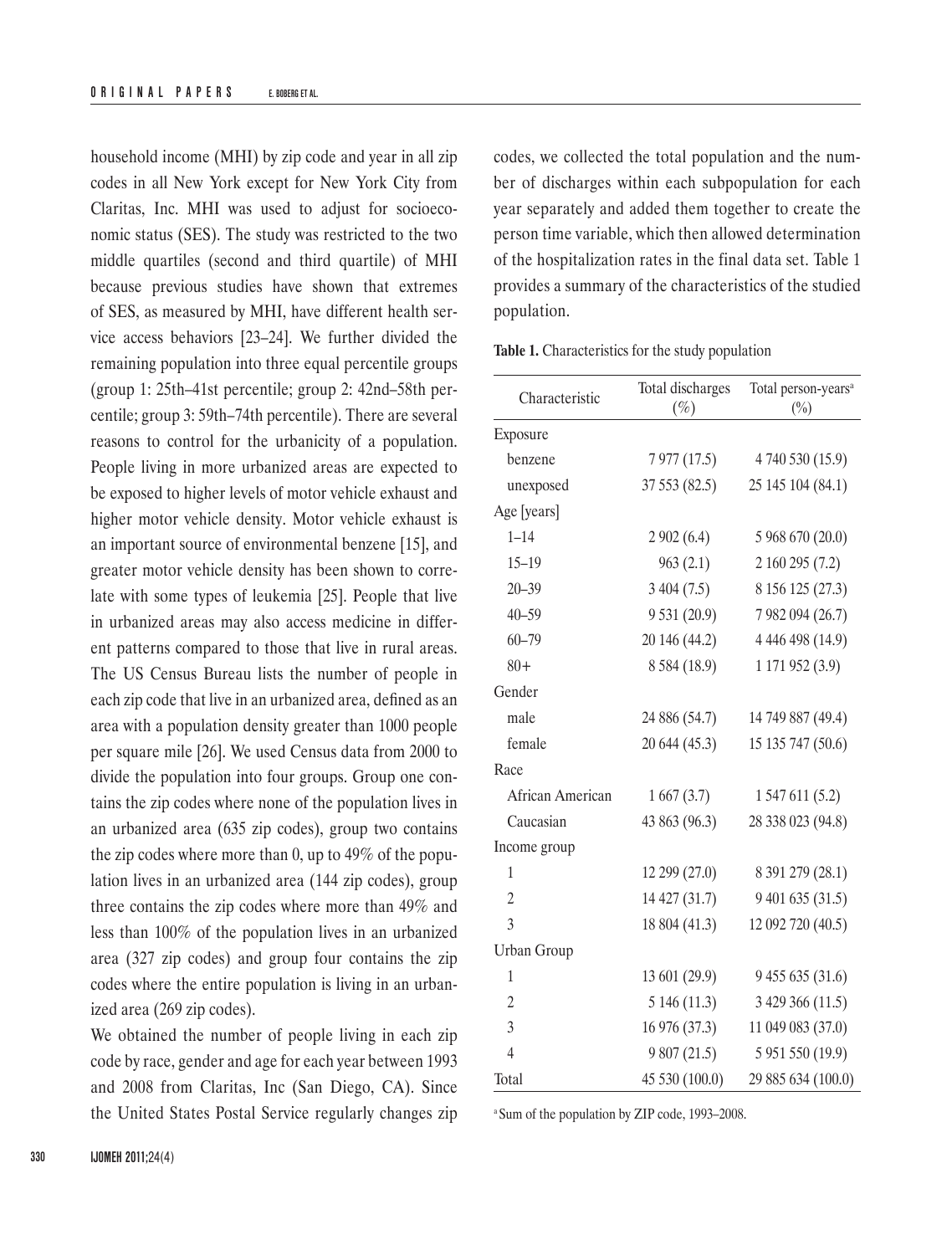# **Exposure assessment**

The New York State Department of Environmental Conservation has identified 818 hazardous waste sites (Superfund sites) in the state that pose a potential threat to human health (http://www.dec.state.ny.us/ website/regs/part371a.html). The list includes 85 National Priority List sites defined by the US Environmental Protection Agency [27]. Using this database we located all waste sites in New York (except New York City) that contained benzene. We defined the exposed population as all residents of the zip codes containing any of the benzene sites (40 zip codes). All zip codes that did not contain any hazardous waste sites were defined as unexposed. We also removed all zip codes that abut Onondaga Lake and the Hudson River (from the river mouth to Hudson Falls) from the clean zip codes due to the high polychlorinated biphenyl contamination in these waters [28].

## **Statistical analysis**

We calculated hospital discharge rates per 100 000 as the number of discharge diagnoses of the specific hematologic cancers divided by the total population with the same gender, race and age group, residing in the same ZIP code category defined by exposure, MHI and percentage of the population living in urbanized areas. All statistical analyses were performed with SAS software (version 9.2; SAS Institute Inc., Cary, NC). We modeled the rates of lymphatic and hematopoietic hospital discharge as Poisson processes. However, when Poisson regression, a log-linear model, was applied using PROC GENMOD (SAS Institute), the deviance test for the quality of fit of models and the residual plots indicated extra Poisson variation [29]. Consequently, we used the negative binomial regression model [30]. This model is a log-linear model (i.e., the log of the mean number of discharges is determined by the linear combination of covariates).

For all leukemia, all lymphoma, CLL, AML, CML and NHL we included all discharges for persons at least 20 years old, and used the following model:

```
Log(expected number of discharges for the disease) =
     log(total person-time) + intercept +b1*benzene-exposure + b2*female +
       b3*African-American + b4*age6 +
     b5*age5 + b6*age4 + b7*income3 +b8*income2 + b9*urban4 + b10*urban3+ b11*urban2 + interactions (1)
```
For ALL, we included only people 1–19 years of age, and employed the following model:

```
Log(expected number of ALL discharges) =
 log(total person-time) + intercept +
b1*benzene-exposure + b2*female +
 b3*African American + b4*age2 +
    b5*income3 + b6*income2 +
b7*urban4 + b8*urban3 + b9*urban2
          + interactions (2)
```
For HD, we included only people 40 years and older and used the following model:

```
Log(expected number of discharges for the disease) =
     log(total person-time) + intercept +
     b1*benzene-exposure + b2*female +
     b3*African-American + b4*age6 +
   b5*age5 + b6*income3 + b7*income2 +b8*urban4 + b9*urban3 + b10*urban2
              + interactions (3)
```
where

age1 is ages 1–14, age2 is ages 15–19, age3 is ages 20–39, age4 is ages 40–59, age5 is ages 60–79, age6 is ages 80 and older, income1 is the 25th to the 41st percentile of MHI, income2 is the 42nd to 58th percentile of MHI, income3 is the 59th to 75th percentile of MHI, urban1 is living in a zip code where none of the population lives in urbanized areas,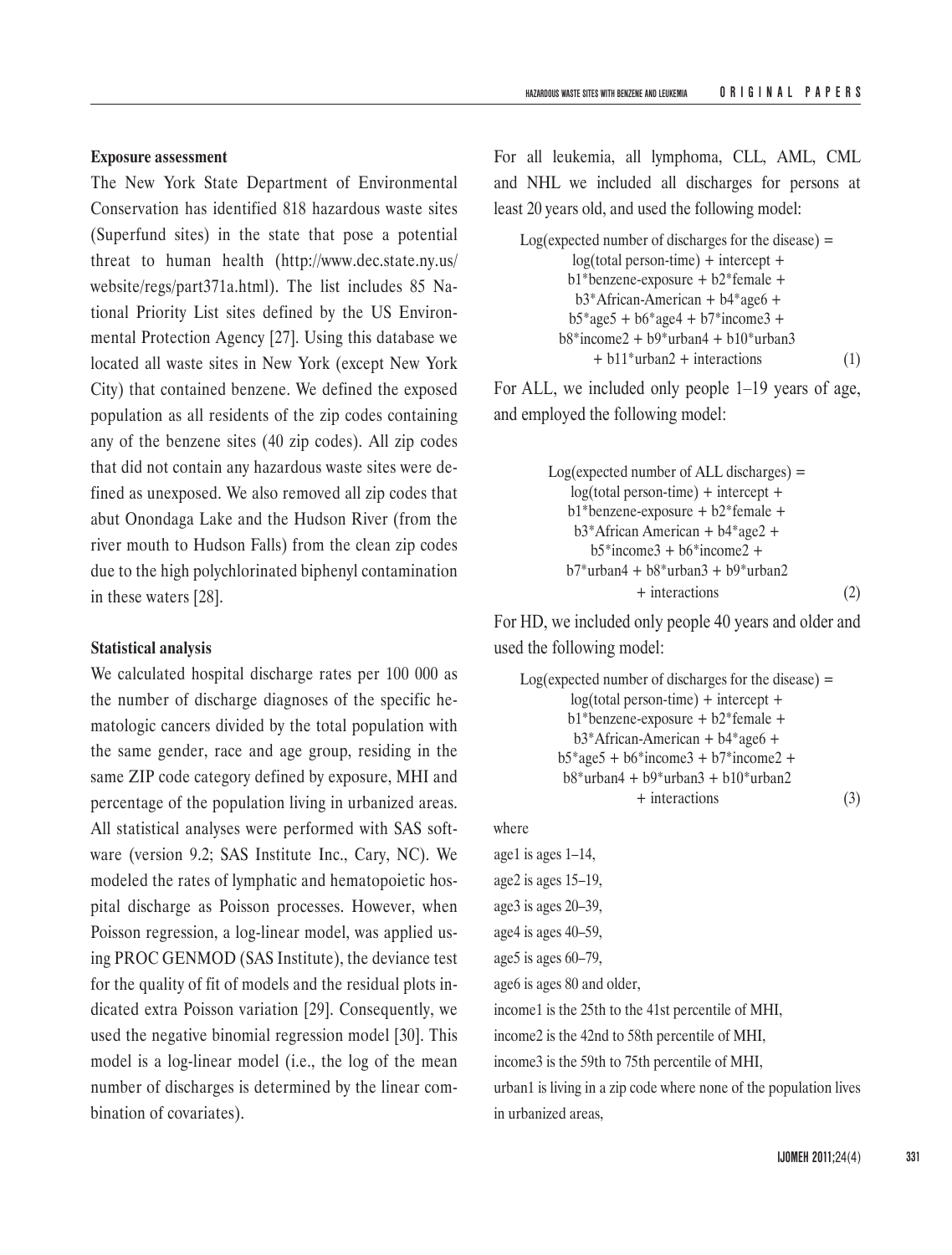urban2 is living in a zip code where more than 0, up to 49% of the population lives in urbanized areas,

urban3 is living in a zip code where more than 49% and less than 100% of the population lives in urbanized areas,

urban4 is living in a zip code where the entire population lives in urbanized areas.

The modeling process began with the creation of a main effects only model to adjust for potential confounding. Following that, for each population, the main effects models were examined for effect modifiers in the exposure vs. outcome association. In particular, all interactions of exposure with age, gender, race, MHI and urban level were considered. We thus obtained the final models displayed above.

A residual analysis was conducted for each final model, and extreme values were identified in many of the analyses. We removed the observation with the largest standardized Pearson residual from the analysis of CLL, CML, HD, NHL and MM and removed the two observations with the highest standardized Pearson residuals from the analysis of AML. With that we improved

the quality of fit of the models without changing the relationship between the exposure and the outcomes significantly.

# **RESULTS**

Crude analysis showed statistically significant increases in discharges for all of the diseases examined except for AML and MM when comparing benzene-exposed to unexposed populations. When we applied the main effects models, CLL, total adult leukemia and total lymphoma had significantly elevated rates of discharges in the benzene-exposed populations compared to the unexposed (Table 2). We also looked at the crude rates of discharges for some of the diseases within the two racial and three income groups. The crude rate of discharges for CLL, NHL, all adult leukemia and all lymphoma were significantly larger among Caucasians as compared to African-Americans. This is consistent with data from the National Cancer Institute [4]. For HD there was no significant difference by race (Figure 1). The crude discharge rates were (with the exception

**Table 2.** Lymphatic and hematopoietic diseases, relative risks (RR) with regard to residence in a zip code containing a benzene waste site compared to one without a benzene waste site, ages 20 and above except as noted

| Disease          | Crude rate<br>RR (95% CI)        | Rate for main effects model<br>RR (95% CI) | P-value for main effects rate |
|------------------|----------------------------------|--------------------------------------------|-------------------------------|
| ALL <sup>a</sup> | $1.28(1.15-1.43)^*$              | $0.95(0.62 - 1.46)$                        | 0.807                         |
| <b>CLL</b>       | $1.25(1.18-1.32)^*$              | $1.15(1-1.33)^*$                           | 0.048                         |
| AML              | $1.01(0.92-1.1)$                 | $0.94(0.77-1.15)$                          | 0.539                         |
| <b>CML</b>       | $1.24$ $(1.09-1.4)$ <sup>*</sup> | $1.09(0.83 - 1.43)$                        | 0.551                         |
| HD <sup>b</sup>  | $1.29(1.13 - 1.47)^*$            | $1.07(0.93 - 1.24)$                        | 0.356                         |
| <b>NHL</b>       | $1.09(1.05-1.13)^*$              | $1.26(0.96-1.66)$                          | 0.089                         |
| MM               | $1.05(0.99-1.12)$                | $1.01(0.82 - 1.24)$                        | 0.911                         |
| Leukemia         | $1.15(1.1-1.2)^*$                | $1.22(1.04-1.43)^*$                        | 0.014                         |
| Lymphoma         | $1.10(1.06-1.14)^*$              | $1.17(1.02 - 1.35)^*$                      | 0.024                         |

ALL — acute lymphatic leukemia, CLL — chronic lymphatic leukemia, AML — acute myeloid leukemia, CML — chronic myeloid leukemia, HD — Hodgkin's Disease, NHL — non-Hodgkin's lymphoma, MM — multiple myeloma.

<sup>a</sup> Age 1–19; <sup>b</sup> Ages 40 and above. \* Statistically significant at  $p < 0.05$ .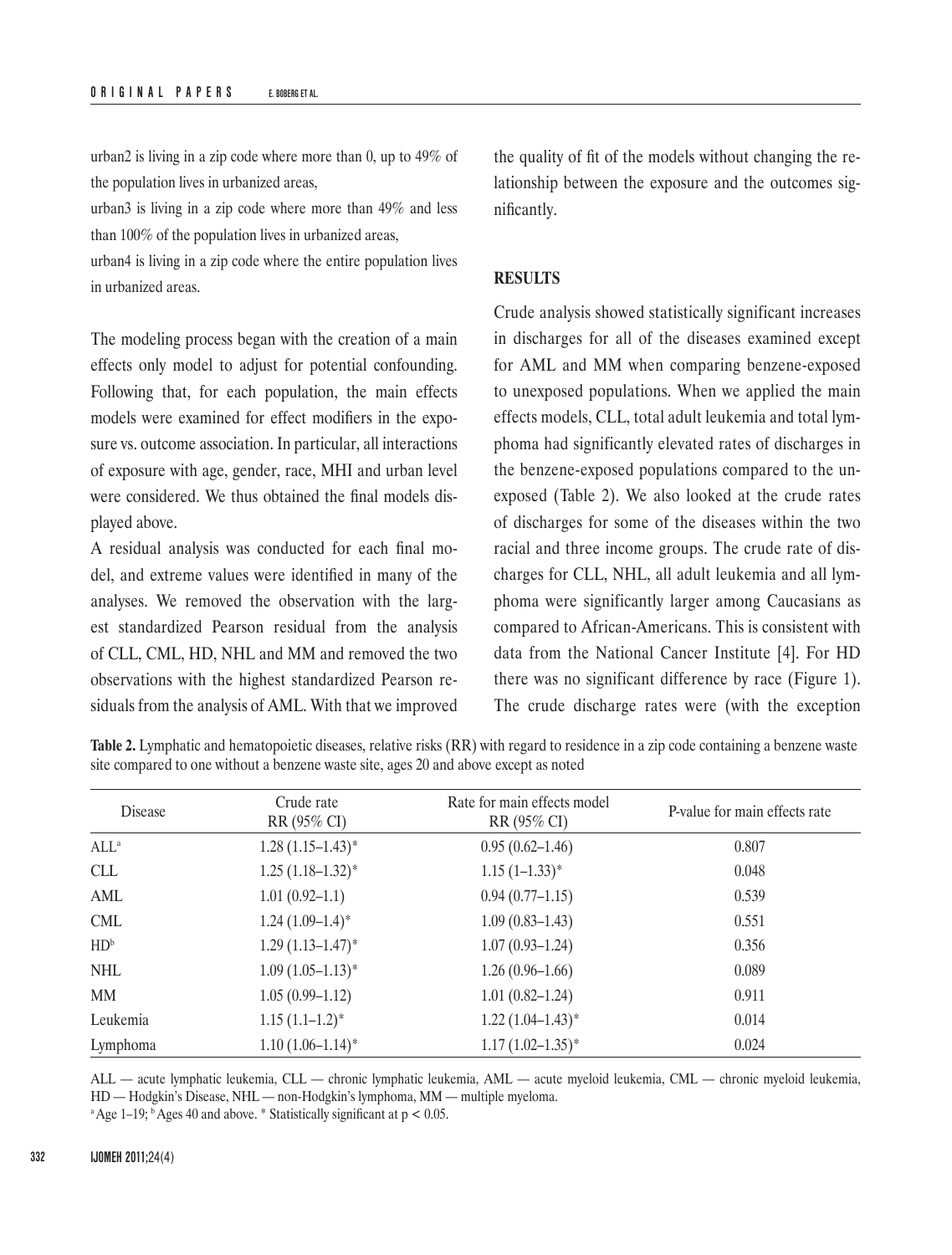

\* Significant compared to African-Americans ( $P < 0.05$ ). CLL — chronic lymphatic leukemia, NHL — non-Hodgkin's lymphoma, HD — Hodgkin's Disease.

**Fig. 1.** Crude hospital discharge rates for Caucasians and African Americans (discharges per 100 000 person years) for some leukemias and lymphomas.

of CLL) either not significantly different between the income groups (HD, all adult leukemia) or significantly different and higher in the higher income groups (NHL, all lymphomas) (Figure 2).

When examining the interactions, we found that race was a significant effect modifier for CLL, HD, NHL and



\* Significant compared to income group 1 ( $P < 0.05$ ). Group 1 is the lowest income group.

Abbreviations as in Figure 1.

**Fig. 2.** Crude hospital discharge rates for different income groups (discharges per 100 000 person years) for some leukemias and lymphomas.



Relative risk of hospitalization for different types of leukemia in relation to benzene exposure and 95% confidence intervals (displayed as error bars) in the subgroups defined by the interactions between income and exposure, and race and exposure. P-values for the interactions: CLL, African American vs. Caucasian: 0.015; CLL, income group 2 vs. 1: 0.016; CLL, income group 3 vs. 1: 0.0015; All leukemia, African American vs. Caucasian: 0.24; All leukemia, income group 2 vs. 1: 0.28, All leukemia, income group 3 vs. 1: 0.0015. Abbreviations as in Figure 1.

**Fig. 3.** Results of application of the negative binomial regression model for leukemia.

lymphoma, resulting in a stronger positive relationship between benzene exposure and the disease outcomes in African Americans than in Caucasians. We further found that income was a significant effect modifier for CLL, leukemia, NHL and lymphoma, resulting in a stronger positive relationship between the exposure and the disease outcomes in the lower as compared to higher income groups (Figures 3 and 4).

Gender was a significant effect modifier for AML. We found a 26% increase in the rate of discharges for AML in the benzene-exposed as compared to unexposed females (RR: 1.26, 95% CI: 1.01–1.58). In the exposed males there was a 23% decrease in the rate of discharges compared to the unexposed males (RR: 0.77, 95% CI: 0.61–0.98). Both gender and race were effect modifiers for the relationship between exposure and discharges for MM. We found a 80% elevation in the rate of discharges for MM in exposed as compared to unexposed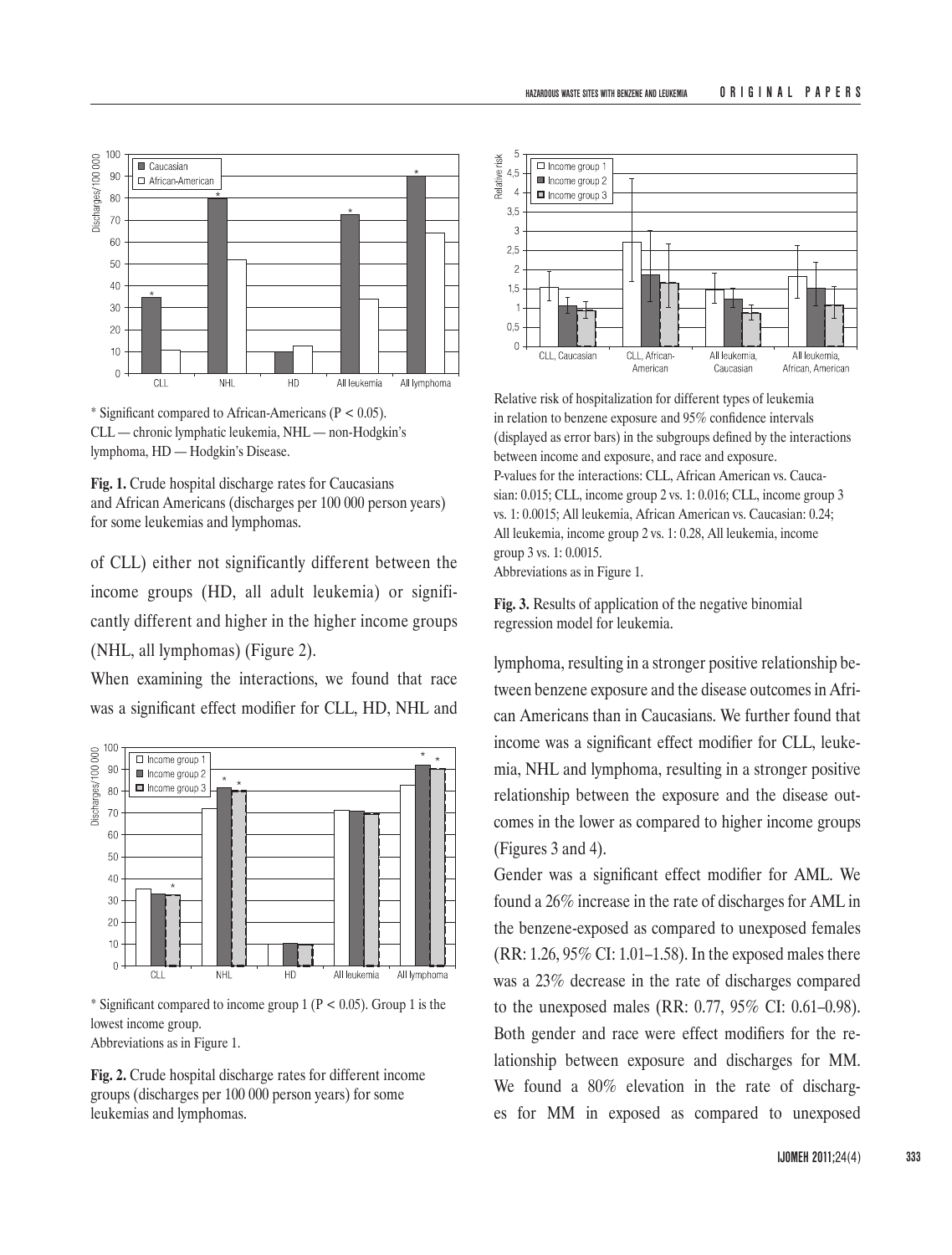

Relative risk of hospitalization for different types of lymphoma in relation to benzene exposure and 95% confidence intervals (displayed as error bars) in the subgroups defined by the interactions between income and exposure, and race and exposure.

P-values for the interactions: HD, African American vs. Caucasian: 0.0088; HD, income group 2 vs. 1: 0.59; HD, income group 3 vs. 1: 0.21; NHL, African American vs. Caucasian: < 0.0001; NHL, income group 2 vs. 1: 0.065, NHL, income group 3 vs. 1: < 0.0001; All lymphoma, African American vs. Caucasian: 0.0011; All lymphoma, income group 2 vs. 1: 0.84; All lymphoma, income group 3 vs. 1: 0.027. Abbreviations as in Figure 1.

**Fig. 4.** Results of application of the negative binomial regression model for lymphoma.

African American females that was statistically significant (RR: 1.80, 95% CI: 1.18–2.74). Exposed Caucasian males had 28% fewer discharges for MM than unexposed Caucasian males (RR: 0.72, 95% CI: 0.54–0.97). There were no statistically significant differences between the exposed and unexposed populations in the rates of discharges of MM for African American males and Caucasian females. We did not detect any statistically significant differences in discharges for ALL and CML between benzeneexposed and unexposed populations.

#### **DISCUSSION**

Our study focused on the association between environmental exposure to benzene in the general population, and the rate of hospital discharges for persons with hematopoietic cancers. This relationship has previously not been extensively studied [31]. While there are a number of studies of the effects of benzene in the work place, this study is unique in that it is an ecological study of the general population. Environmentally exposed populations receive benzene concentrations several orders of magnitude lower than the occupationally exposed populations [31], but the exposure is more chronic and effective over a longer period of time. Additionally, the environmental exposure affects the entire population, instead of a healthy working population that usually is predominantly male. Furthermore, using hospital discharges instead of individual level data magnifies the presence of disease in the population, thus allowing comparisons to be made for a rare disease outcome.

Previous population studies of benzene exposure have yielded inconclusive results, perhaps as a consequence of lower concentrations or smaller population size. An Italian ecologic study looked at rates of leukemia and lymphoma in a residential district near a coke plant compared to another district lacking a coke plant and to the entire surrounding area [32]. It found statistically significant elevations of leukemia, all lymphatic and hematopoietic diseases and NHL in male residents of the district with the coke plant compared to the other areas, but failed to show such associations in females. A study on residents near 11 oil refineries in Great Britain did not show any elevation in lymphatic or hematopoietic cancers [33]. One ecologic study in Sweden found a significant relationship between car density and childhood leukemia [25]. A population based case control study in northern Italy similarly found a significant relationship between traffic density (vehicles/ day) and childhood leukemia [34]. However, another study that looked at a population from a previous case control study in Los Angeles was not able to find any association between traffic density and childhood leukemia [35].

The Superfund waste sites in the US have been extensively studied, and are considered "a major environmental and public health concern in the United States and elsewhere" [36]. In 1997 the US EPA reported complete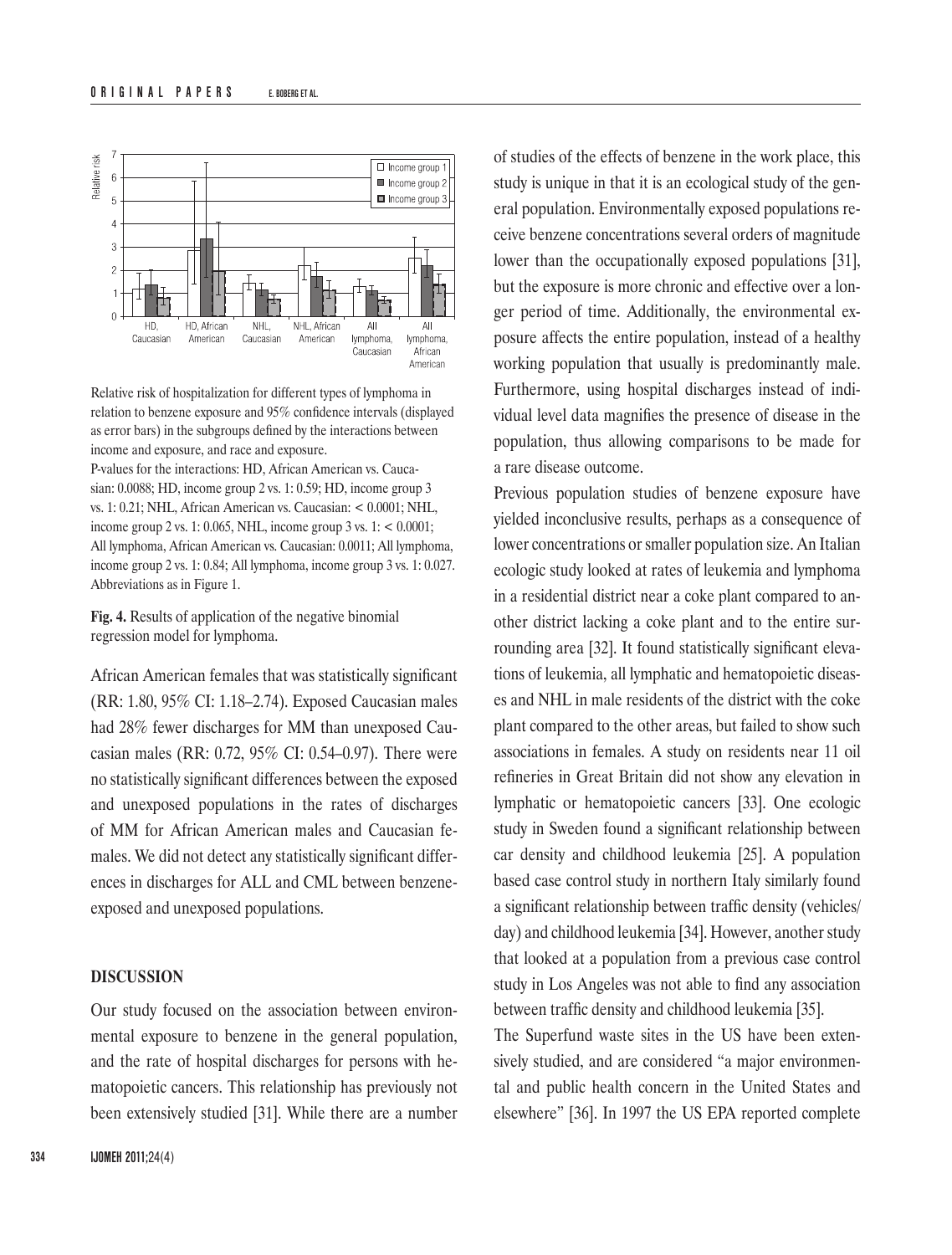exposure pathways (consisting of a source of contamination, an environmental medium, a point of exposure, route(s) of exposure, and a receptor population) in 530 of the 1450 NPL sites [36]. Of the 530 sites with complete exposure pathways, 21% contained benzene. At 91% of the sites with completed exposure pathways, the exposure occurred through contaminated ground water. Associations with several forms of cancer and residence near a hazardous waste site have been shown in previous studies [37,38]. A case study of a residence using gasoline-contaminated ground water in 1994 [39] measured concentrations of benzene in the air in different parts of the home after one individual had taken a 20 minute shower in the bathroom. The results suggested a pulse of benzene moving from the shower stall to the rest of the house over a period of 60 minutes after the shower. The estimated benzene exposure resulting from the shower was 2 to 3.5 times higher than the dose received during a concurrent 6 hour occupation in the house. Forty percent of the exposure resulted from inhalation and 60% from the dermal pathway.

When adjusted for a number of potential confounders we found statistically significantly elevated levels of discharges for all adult lymphoma combined, all adult leukemia combined and CLL in the benzene exposed zip codes compared to those without exposure. The relationships between the exposure and outcome for several hematologic cancers were stronger in population groups that normally have a lower incidence of these diseases (African Americans and persons of lower income). These findings suggest that the exposure to benzene promotes several forms of hematologic cancers and that some population groups are more susceptible, genetically or environmentally, to the exposure than others. The greater effects of benzene exposure seen in the less affluent and African American populations may be due to a higher tendency among these populations to live in the vicinity of the hazardous waste sites within the zip codes defined as exposed. That in turn, might be due to either a selective migration to these areas or due to placement of new waste sites in areas where they live [40–41]. The difference in susceptibility between Caucasians and African Americans may also have a genetic origin. There are reported ethnic differences in the occurrence of activity-reducing polymorphisms in CYP2E1 [42], which could cause differences in susceptibility to benzene exposure between Caucasians and African Americans. Whether or not these differences contribute to the ethnic differences in the disease outcomes seen in our study remains unclear. We are unable to find an explanation for the gender differences in the exposure to outcome relationship that we found for AML and MM. It is also important to note that no association was found between waste sites and ALL, a disease primarily of children.

There are several limitations in our study that makes it impossible for us to prove cause and effect, as is the case for any ecologic study. We have measured benzene exposure and response only at an aggregated level, rather than for individuals, which could possibly introduce aggregation bias. We have adjusted for several potential risk factors for the outcome, but our adjustments for SES and traffic density are crude and at a zip code level only. We have not adjusted for cigarette smoking, which is an important source of benzene exposure, nor for exposure to ionizing radiation a risk factor for several of the diseases studied. These risk factors may confound the results in the unlikely event that their frequencies are associated with the exposure. We have no information on duration of residence in the current ZIP code, which could lead to a migration bias that can affect the validity of ecologic studies, particularly for long-latency, chronic diseases [43]. We have no control for past occupational or residential exposures that are not correlated with an existing and identified hazardous waste site.

One might argue that if, despite the methodological limitations and the crude exposure assessment, we find elevated levels of some hematologic cancers, the real relationship is likely to be much stronger. The results we have obtained in this study are those which we hypothesized based on past occupational studies. Perhaps the strongest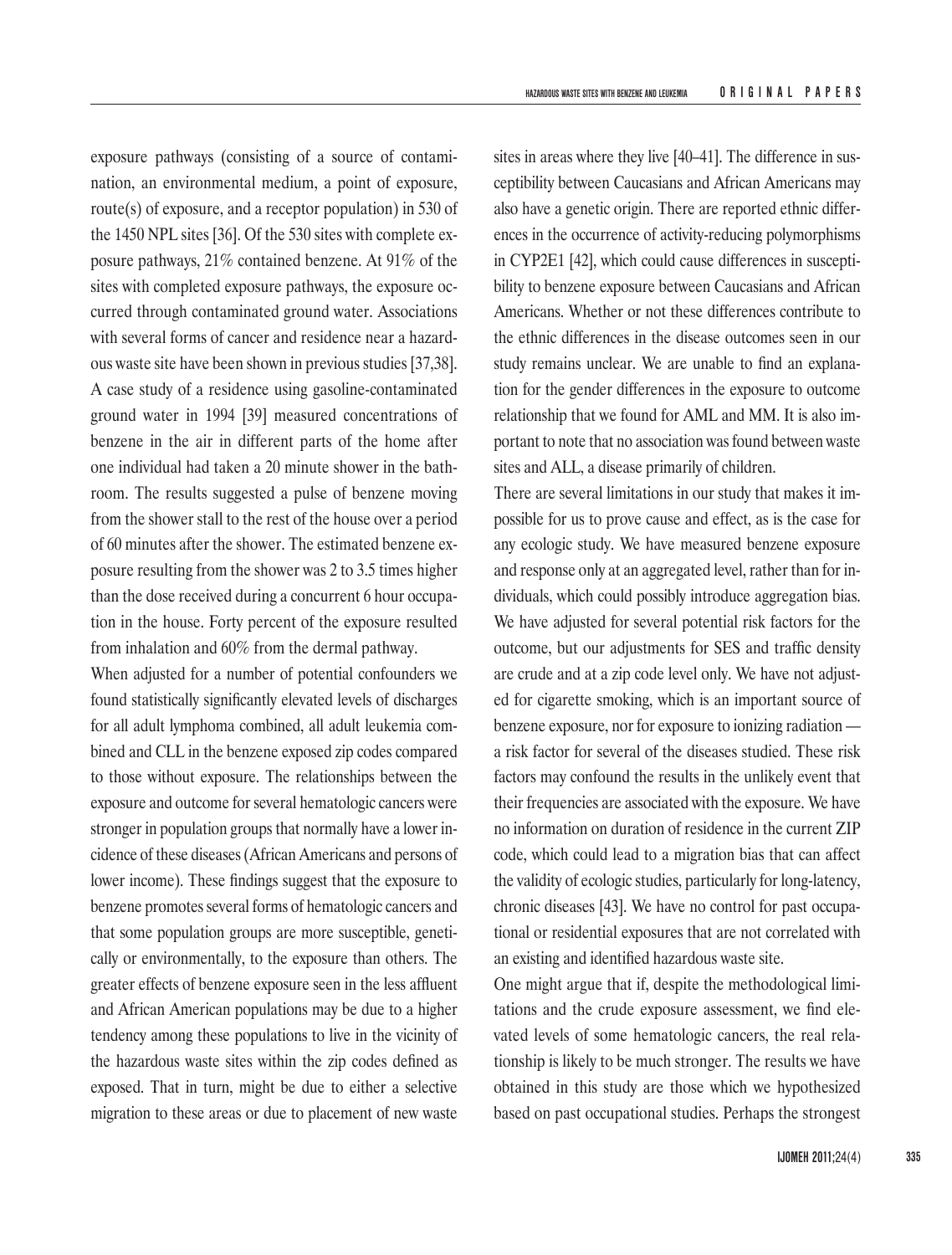evidence that use of the SPARCS data, in spite of the limitations, provides valuable information about exposure and disease comes from our previous studies with diabetes and hypertension. The ecologic studies of rates of hospitalization for diabetes [4] and hypertension [24] were followed by studies where serum contaminant levels were directly measured along with medical documentation of these diseases [45–46], thus confirming the hypotheses generated by use of the SPARCS data.

Our observations suggest that an environmental exposure to benzene leads to an increased risk of developing several forms of adult hematologic cancers that necessitate hospitalization, and that the exposure has a higher health impact in the less affluent and African American populations. These differences may be attributable to the tendency of these populations to live closer to the benzene sites, but there may also be genetic and cultural differences. The most likely routes of exposure are through inhalation of benzene that comes either directly from airborne emissions to the atmosphere around the waste sites, or from contaminated ground water that emits benzene upon usage in homes near the waste sites. Although our observations must be viewed as being hypothesis generating, they provide additional support for a relationship between environmental exposure to benzene and risk of hematologic cancers. The strength of this study lies in the large study population (29 million person years) which enables us to detect differences in the occurrences of the rare diseases studied. Further study is necessary to determine whether the relationships suggested here are causative.

## **ACKNOWLEDGEMENTS**

Supported by the Institute for Health and the Environment, University at Albany, Rensselaer, New York, USA and a traveling grant for students from Linköping University Medical School. The authors declare that they have no conflict of interest.

#### **REFERENCES**

- 1.  Centers for Disease Control and Prevention. *Hematologic (Blood) Cancers* [cited 2009 May 15]. Available from URL: http://www.cdc.gov/cancer/hematologic.
- 2.  Richardson DB, Wing S, Schroeder J, Schmitz-Feuerhake I, Hoffmann W. *Ionizing radiation and chronic lymphocytic leukemia*. Environ Health Perspect 2005;113:1–5.
- 3.  Schubauer-Berigan MK, Wenzl TB. *Leukemia mortality among radiation-exposed workers*. Occup Med 2001;16: 271– 87.
- 4.  National Cancer Institute. *Surveillance Epidemiology and End Results* [cited 2009 May 13]. Available from URL: http:// seer.cancer.gov/faststats.
- 5.  Müller AM, Ihorst G, Mertelsmann R, Engelhardt M. *Epidemiology of non-Hodgkin's lymphoma (NHL): trends, geographic distribution, and etiology*. Ann Hematol 2005;84:1–12.
- 6.  Grufferman S, Delzell E. *Epidemiology of Hodgkin's disease*. Epidemiol Rev 1984;6:76–106.
- 7.  International Agency for Research on Cancer. *Some industrial chemicals and dyestuffs*. IARC Monogr Eval Carcinog Risk Hum 1982;29:93–4.
- 8.  Hayes RB, Yin SN, Dosemeci M, Li GL, Wacholder S, Travis LB, et al. *Benzene and the dose-related incidence of hematologic neoplasms in China*. J Natl Cancer Inst 1997;89: 1065–71.
- 9.  Rinsky RA. Benzene and leukemia. *An epidemiologic risk assessment*. Environ Health Perspect 1989;82:189–91.
- 10.  Collins JJ, Ireland B, Buckley CF, Shepperly D. *Lymphohaematopoeitic cancer mortality among workers with benzene exposure*. Occup Environ Med 2003;60:676–9.
- 11.  Ireland B, Collins JJ, Buckley CF, Riordan SG. *Cancer mortality among workers with benzene exposure*. Epidemiology 1997;8:318–20.
- 12.  Agency for Toxic Substances and Disease Registry. *Toxicological profile for benzene*. Atlanta, GA: US Department for Health and Human Services, Public Health Service; 2007 [cited 2009 May 28]. Available from URL: http:// www.atsdr.cdc.gov/toxprofiles/tp3.html.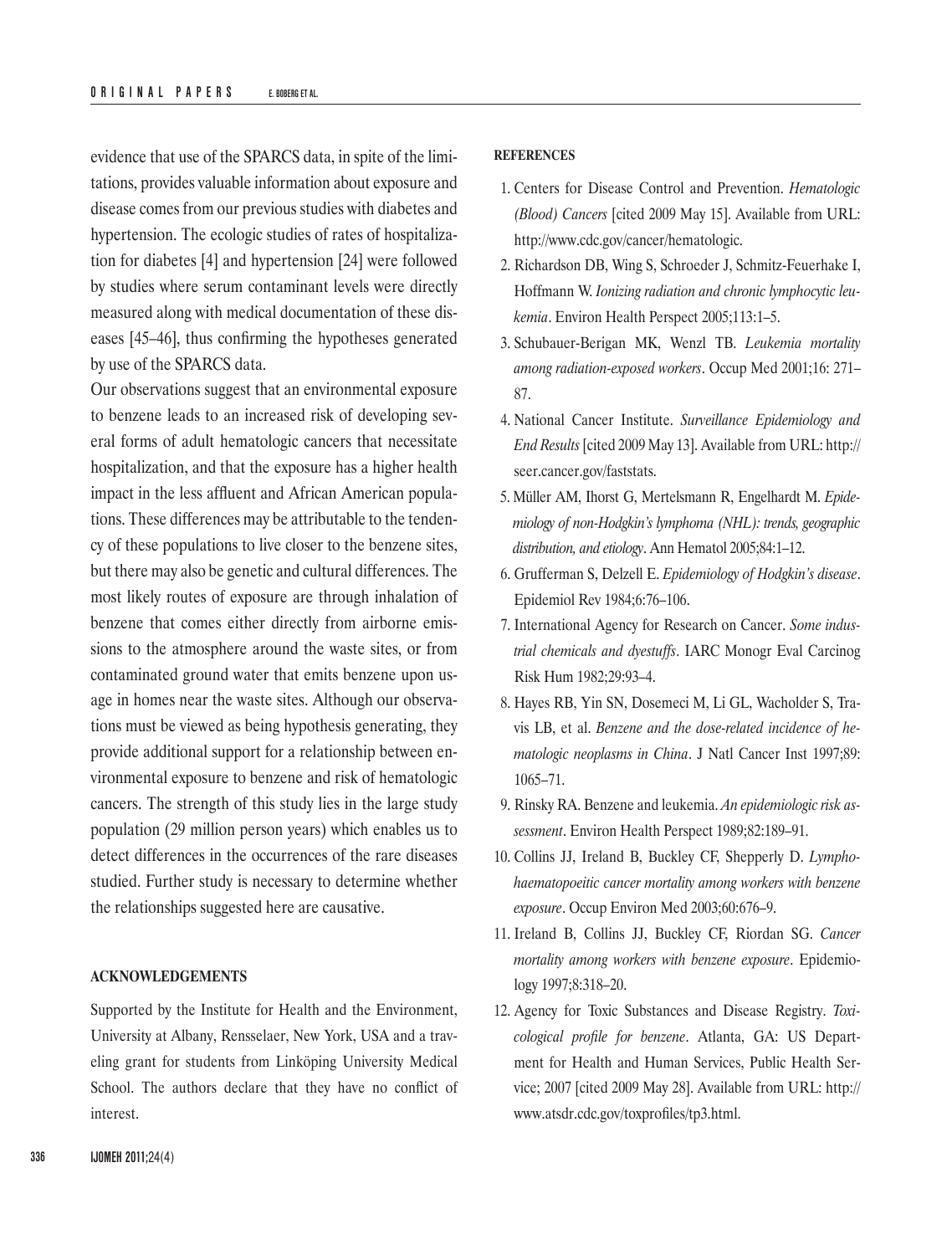- 13.  US Environmental Protection Agency. *Toxic Release Inventory, TRI explorer* [cited 2009 April 29]. Available from: http://www.epa.gov/triexplorer.
- 14.  Mackay D, Leinonen PJ. *Rate of evaporation of low-solubility contaminants from water bodies to atmosphere*. Environ Sci Technol 1975;9:1178–80.
- 15.  Wallace L. *Environmental exposure to benzene: an update*. Environ Health Perspect 1996;104:1129–36.
- 16.  Wallace L. *Major sources of benzene exposure*. Environ Health Perspect 1989;82:165–9.
- 17.  Ashley DL, Bonin MA, Cardinali FL, McCraw JM, Wooten JV. *Blood concentrations of volatile organic compounds in a non occupationally exposed US population and in groups with suspected exposure*. Clin Chem 1994;40: 1401–4.
- 18.  Rothman N, Smith MT, Hayes RB, Traver RD, Hoener B, Campleman S, et al. *Benzene poisoning, a risk factor for hematological malignancy, is associated with the NQO1 609 C→T mutation and rapid fractional excretion of chlorzoxazone*. Cancer Res 1997;57:2839–42.
- 19.  Nebert DW, Roe AL, Vandale SE, Bingham E, Oakley GG. *NAD(P)H:Quinone oxidoreductase (NQO1) polymorphism, exposure to benzene, and predisposition to disease: A HuGE review*. Genet Med 2002;4:62–70.
- 20.  Wan J, Shi J, Hui L, Wu D, Jin X, Zha N. *Association of genetic polymorphisms in CYP2E1, MPO, NQO1, GSTM1, and GSTT1 genes with benzene poisoning*. Environ Health Perspect 2002;110:1213–8.
- 21.  National Center for Health Statistics. *International Classification of Diseases, 9th Revision, Clinical Modification: ICD-9-CM*. 2nd ed. PHS 80–1260. Washington (DC): U.S. Government Printing Office; 1980.
- 22.  Glaser SL, Jarret RF. *The epidemiology of Hodgkin's disease*. Baillieres Clin Haematol 1996;9:401–16.
- 23.  Shcherbatykh I, Huang X, Lessner L, Carpenter DO. *Hazardous waste sites and stroke in New York State*. Environ Health 2005;4:18.
- 24.  Huang X, Lessner L, Carpenter DO. *Exposure to persistent organic pollutants and hypertensive disease*. Environ Res 2006;102:101–6.
- 25.  Nordlinder R, Järvholm B. *Environmental exposure to gasoline and leukemia in children and young adults — an ecology study*. Int Arch Occup Environ Health 1997;70:57–60.
- 26.  US Census Bureau. *Census 2000 Urban and Rural Classification* [cited 2009 May 13]. Available from URL: http://www. census.gov/geo/www/ua/ua\_2k.html.
- 27.  US Environmental Protection Agency. *National Priorities List* [cited 2009 May 11]. Available from URL: http://www. epa.gov/superfund/sites/npl/index.htm.
- 28.  US Environmental Protection Agency. *Great Lakes Area of Concerns* [cited 2009 May 29]. Available from: http://epa. gov/glnpo/aoc/index.html.
- 29.  Woodward M. *Epidemiology: study design and data analysis*. Chapman & Hall/CRC Press; 1999.
- 30.  Cameron C, Trivedi PK. *Regression Analysis of Count Data, Econometric Society Monograph No. 30*. Cambridge, UK: Cambridge University Press; 1998.
- 31.  Duarte-Davidson R, Courage C, Rushton L, Levy L. *Benzene in the environment: an assessment of the potential risks to the health of the population*. Occup Environ Med 2001;58:2–13.
- 32.  Parodi S, Vercelli M, Stella A, Stagnaro E, Valerio F. *Lymphohaematopoietic system cancer incidence in an urban area near a coke oven plant: an ecological investigation*. Occup Environ Med 2003;60:187–94.
- 33.  Wilkinson P, Thakrar B, Walls P, Landon M, Falconer S, Grundy C, et al. *Lymphohaematopoietic malignancy around all industrial complexes that include major oil refineries in Great Britain*. Occup Environ Med 1999;56:577–80.
- 34.  Crosignani P, Tittarelli A, Borgini A, Codazzi T, Rovelli A, Porro E. *Childhood leukemia and road traffic: A populationbased case-control study*. Int J Cancer 2004;108:596–9.
- 35.  Langholtz B, Ebi K, Thomas DC, Peters JM, London SJ. *Traffic density and the risk of childhood leukemia in a Los Angeles case-control study*. Ann Epidemiol 2002;12:482–7.